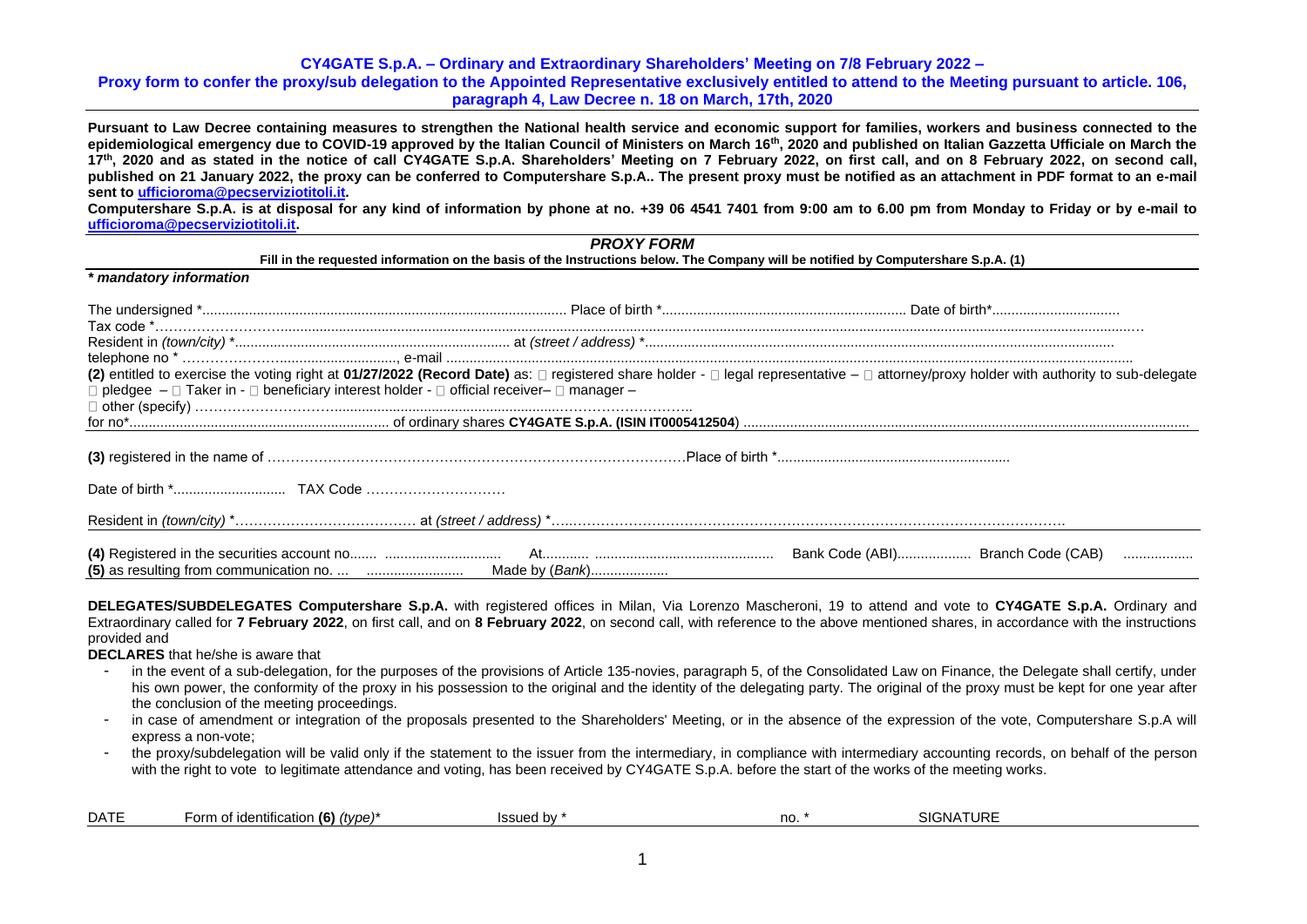# **CY4GATE S.p.A. – Ordinary and Extraordinary Shareholders' Meeting on 7/8 February 2022 –**

**Proxy form to confer the proxy/sub delegation to the Appointed Representative exclusively entitled to attend to the Meeting pursuant to article. 106, paragraph 4, Law Decree n. 18 on March, 17th, 2020** 

# *VOTING INSTRUCTION*

The undersigned *(7)*

**DELEGATES/SUBDELEGATES** the Appointed Representative to vote at the above indicated shareholders' meeting as follow *(8)*

|                                | <b>VOTING INSTRUCTIONS</b>                                                    |
|--------------------------------|-------------------------------------------------------------------------------|
| <b>RESOLUTIONS TO BE VOTED</b> | $F(for)$ ,<br>$\hat{\phantom{a}}$ (against), $\hat{\phantom{a}}$<br>(abstain) |
|                                |                                                                               |

## **Ordinary session**

| Approval of CY4Gate S.p.A.'s acquisition of Aurora S.p.A., in accordance with the by-laws and article 14 of the Euronext Growth<br>Milan Regulation. Related and consequent resolutions. |  |  |
|------------------------------------------------------------------------------------------------------------------------------------------------------------------------------------------|--|--|
| <b>Section <math>A</math></b> – vote for resolution proposed by the Board of Directors (9)                                                                                               |  |  |
| <b>Section A2</b> – vote for proposal published pursuant to article 126-bis of TUF $(10)$                                                                                                |  |  |

# **Extraordinary session**

| Proposed divisible share capital increase against consideration for a maximum total of €90 million, including any share premium,<br>without options pursuant to article 2441, paragraph 5 of the Italian Civil Code, to be performed by 30 April 2022 as follows: (i) one<br>tranche of not more than €10 million including any share premium, reserved for the controlling shareholder Elettronica S.p.A.; (ii)<br>one tranche of not more than €40 million including any share premium, reserved for TEC Cyber S.p.A. and (iii) one tranche for a<br>residual amount up to €90 million, reserved for qualified investors pursuant to article 34-ter, paragraph 1, letter (b) of the Issuers<br>Regulation and article 61 of Consob Regulation No. 20307, passed with resolution 20307/2018, in Italy, and for institutional investors<br>abroad pursuant to Regulation S of the United States Securities Act of 1933, as amended, including those that are already<br>shareholders of the Company. Related and consequent resolutions. |  |  |
|------------------------------------------------------------------------------------------------------------------------------------------------------------------------------------------------------------------------------------------------------------------------------------------------------------------------------------------------------------------------------------------------------------------------------------------------------------------------------------------------------------------------------------------------------------------------------------------------------------------------------------------------------------------------------------------------------------------------------------------------------------------------------------------------------------------------------------------------------------------------------------------------------------------------------------------------------------------------------------------------------------------------------------------|--|--|
| <b>Section <math>A</math> –</b> vote for resolution proposed by the Board of Directors (9)                                                                                                                                                                                                                                                                                                                                                                                                                                                                                                                                                                                                                                                                                                                                                                                                                                                                                                                                               |  |  |
| Section A2 – vote for proposal published pursuant to article 126-bis of TUF (10)                                                                                                                                                                                                                                                                                                                                                                                                                                                                                                                                                                                                                                                                                                                                                                                                                                                                                                                                                         |  |  |

| $\overline{\phantom{a}}$ 2.<br>Amendment to articles 25, 28, 30 and 31 of the by-laws. Related and consequent resolutions. |  |  |
|----------------------------------------------------------------------------------------------------------------------------|--|--|
| <b>Section A</b> – vote for resolution proposed by the Board of Directors (9)                                              |  |  |
| Section A2 – vote for proposal published pursuant to article 126-bis of TUF (10)                                           |  |  |

## **Ordinary session**

| Setting the number of members of CY4Gate S.p.A.'s Board of Directors at 9 (nine) and the consequent appointment of new<br>2.<br>members to the Board. Related and consequent resolutions. |  |  |  |
|-------------------------------------------------------------------------------------------------------------------------------------------------------------------------------------------|--|--|--|
| <b>Section <math>A</math></b> – vote for resolution proposed by the Board of Directors (9)                                                                                                |  |  |  |
| <b>Section A2</b> – vote for proposal published pursuant to article 126-bis of TUF (10)                                                                                                   |  |  |  |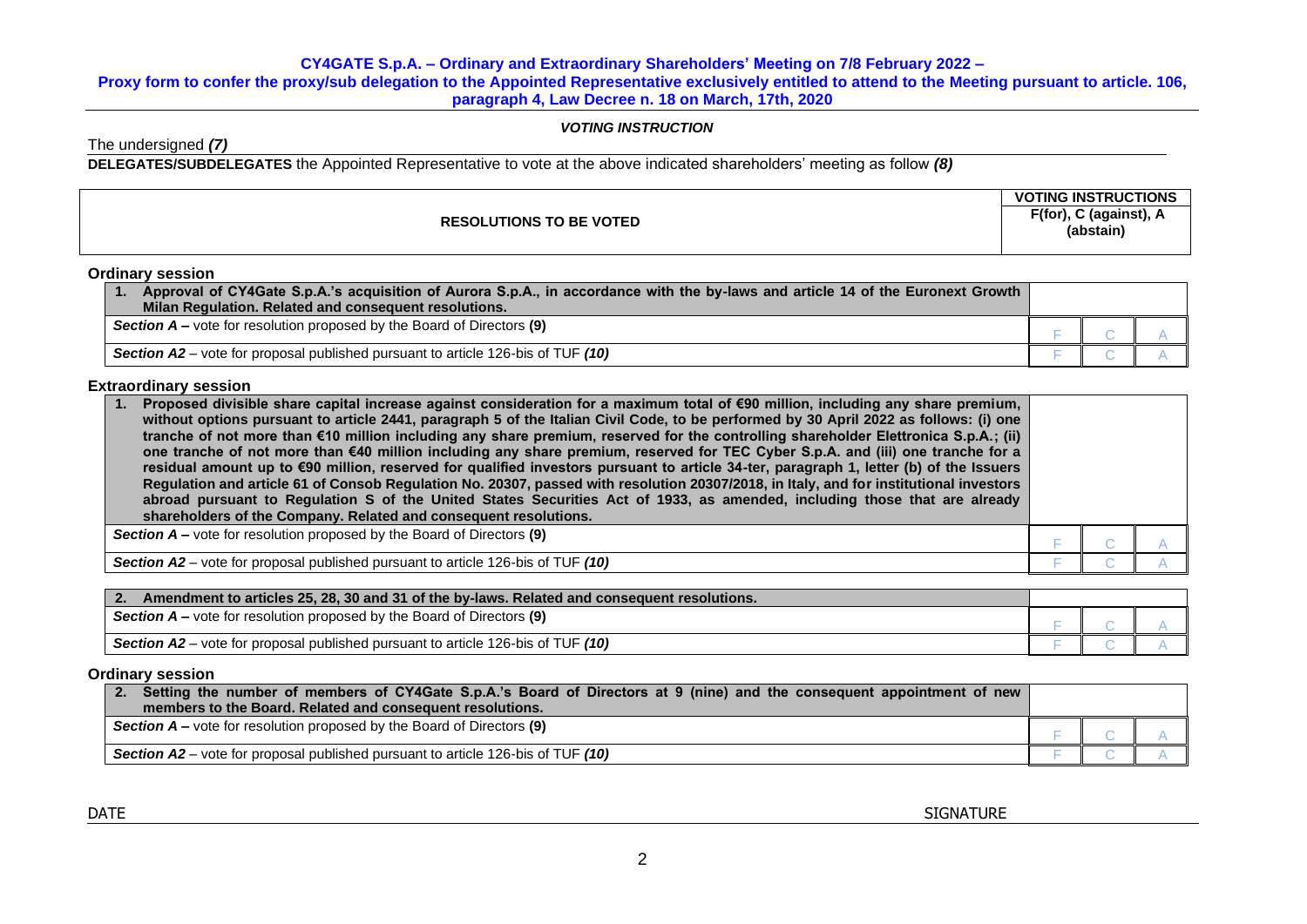## **CY4GATE S.p.A. – Ordinary and Extraordinary Shareholders' Meeting on 7/8 February 2022 –**

**Proxy form to confer the proxy/sub delegation to the Appointed Representative exclusively entitled to attend to the Meeting pursuant to article. 106, paragraph 4, Law Decree n. 18 on March, 17th, 2020** 

## *Instructions for filling in and submitting the form*

**The Proxy form** must be notified to the Company (together with a valid ID document and, in case, the documentation providing proof of the signatory power) via the Appointed Representative together with the Voting Instructions reserved to him by 12 o'clock noon on 4 February 2022, if the meeting is held on first call, and by 12 o'clock noon on 7 February 2022. *using one of the following methods:*

- *I. Registered Email Holders (PEC): as an attachment document (PDF format) sent to [ufficioroma@pecserviziotitoli.it](mailto:ufficioroma@pecserviziotitoli.it) in the event that the Proxy Grantor (as Individual or as Legal Entity) is a Registerd Email Holder;*
- *II. Digital Signature Holders (FEA): as an attachment document with digital signature sent to [ufficioroma@pecserviziotitoli.it](mailto:xxxxx@pecserviziotitoli.it) in the event that the Proxy Grantor (as Individual or as Legal Entity) is a Digital Signature Holder;*
- *III. Common Email address Holders: as an attachment document (PDF format) sent to [ufficioroma@pecserviziotitoli.it.](mailto:ufficioroma@pecserviziotitoli.it) In this case, the hard copy of the proxy shall be sent via ordinary mail service to Computershare S.p.A., via Monte Giberto, 33, 00138 Roma, as soon as possible;*
- *IV. Via FAX: number 06/45417450*

### *The use of different email address than those mentioned above or a delay respect to the deadline, as well as the only use of ordinary mail service, will not ensure the correct submission of the proxy.*

- *1. Specify the capacity of the proxy signatory and, where applicable, attach documentary proof of his power.*
- *2. To be completed only if the registered shareholder is different from the proxy signatory; mandatory indications on relevant personal details must be included.*
- *3. Provide the securities account number, Bank Codes and Branch Codes of the Depository, or in any case its name, available in the securities account statement.*
- *4. Reference to the communication made by the intermediary and its name.*
- *5. Provide details of a valid form of identification of the proxy signatory.*
- *6. Provide the name and surname of the signatory of the Proxy form and Voting instructions.*
- 7. In accordance to art. 106 DL 17.3.2020 no. 18, the exclusive appointed representative may receive sub-delegations but it is liability of the proxy holder to provide appropriate voting *instruction accordingly to the instructions submitted by the original proxy grantor.*
- 8. The resolutions proposed to the shareholders' meeting, which are briefly referred to herein, are reported in the Reports published on the company website [www.cy4gate.com.](http://www.cy4gate.com/) *Computershare S.p.A., as Appointed Representative, has not personal interest or on behalf of third party in the proposals mentioned, however, in the event of unknown circumstances or in the event of amendment or integration to the motion presented to the meeting, Computershare does not intend to vote in a manner incompatible with the instructions received. The vote is expressed by ticking the relevant box between the following: F (for), C (against) or A (abstention).*
- 9. There is the Section A2 to receive instructions when an alternative, complementary or additional resolution to the motion proposed by the Board of Directors had been presented and published pursuant to art. 126-bis of the TUF, within the term and in the cases provided. The Appointed Representative shall vote on each motion in accordance with the instructions and *the delegating party shall give instructions consistent with the type of proposals (alternative or complementary) published.*
- *10. There is the Section A2 to receive instructions when an alternative, complementary or additional resolution to the motion proposed by the Board of Directors had been presented and published pursuant to art. 126-bis of the TUF, within the term and in the cases provided. The Appointed Representative shall vote on each motion in accordance with the instructions and the delegating party shall give instructions consistent with the type of proposals (alternative or complementary) published.*